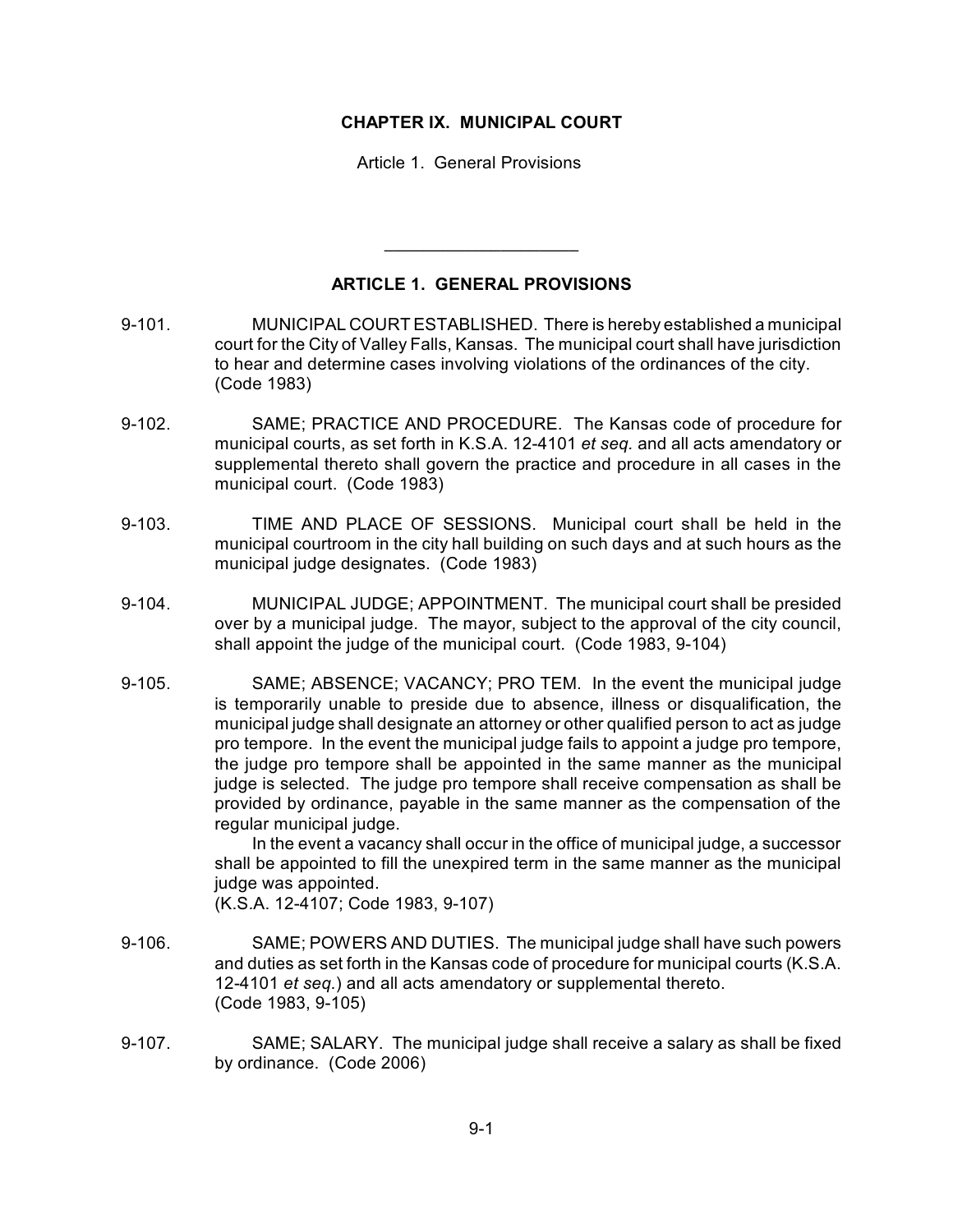9-108. COURT CLERK. There is hereby established the office of the clerk of the municipal court of the City of Valley Falls, Kansas, which office shall be filled by appointment by the municipal judge of the municipal court. The duties of the office shall be those prescribed by the Code for Municipal Courts set forth in Chapter 12, Article 41 of the Kansas Statutes, and shall include the following duties:

> (a) The clerk shall issue all process of the court, administer oaths, file and preserve all papers, docket cases and set same for trial and shall perform such further acts as may be necessary to carry out the duties and responsibilities of the court. The clerk shall receive, account for and pay to the city treasurer monthly all fines and forfeited bonds paid into the court. The clerk shall make reports to the judicial administrator and furnish the information when requested by him, her or a departmental justice on such forms furnished by the judicial administrator, and approved by the supreme court.

> (b) The clerk of the municipal court shall within 10 days after selection and before entering upon the duties of office, execute to the city such bond as the governing body may require, which shall be approved by the governing body, and file in the office of the city clerk, conditioned for the faithful performance of the duties required of him or her by law, and for the faithful application and payment of all moneys that may come into his or her hands in the execution of the duties of the office. The city shall pay the cost of such bond.

> (c) A majority of all members of the council may remove the clerk appointed under the authority of this article, or for good cause the mayor may temporarily suspend any such appointed clerk.

(K.S.A. Supp. 12-4108; Code 2006)

- 9-109. PAYMENT OF FINE. Where a municipal court judgment against any person results in a fine and/or court costs only, the same shall be satisfied by paying the amount of such fine and/or court costs to the municipal court immediately on the rendition of judgment, or at such time as the municipal judge shall determine. (Code 2006)
- 9-110. SAME; FAILURE TO PAY SEPARATE VIOLATION. It shall be unlawful for any person to willfully fail to pay any lawfully imposed fine for a violation of any law of the city within the time authorized by the court and without lawful excuse having been presented to the court on or before the date the fine is due. Such conduct constitutes a violation of this article, regardless of the full payment of the fine after such time. (Code 2006)
- 9-111. FAILURE TO APPEAR. (a) It shall be unlawful for any person charged with violation of any law of the city to fail to appear before the municipal court when so scheduled to appear, unless lawful excuse for absence is presented to the court on or before the time and date scheduled for appearance.

(b) For the purpose of subsection (a), failure to appear shall include willfully incurring a forfeiture of an appearance bond and failure to surrender oneself within 30 days following the date of such forfeiture by one who is charged with a violation of the laws of the city and has been released on bond for appearance before the municipal court for trial or other proceeding prior to conviction, or willfully incurring a forfeiture of an appearance bond and failing to surrender oneself within 30 days